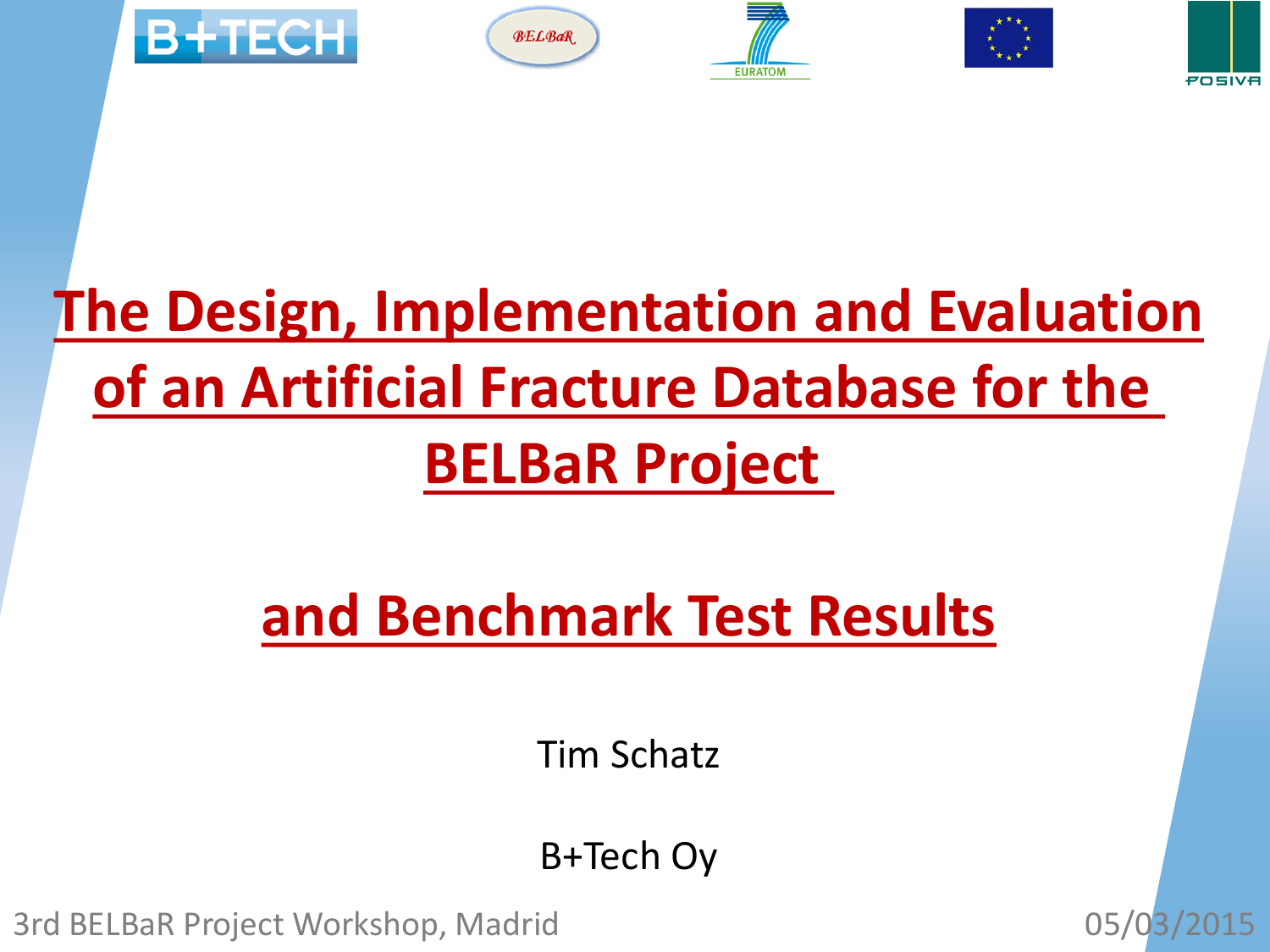# WP2 Objectives

- **"to understand the main mechanisms of erosion of clay particles from the bentonite surface and to quantify the (maximum) extent of the possible erosion under different physico-chemical conditions"**
- **"the joint analysis of laboratory studies from WP2 represents a good starting point for providing realistic inputs for the models used in the performance assessment of High Level Radioactive Waste (HLRW) repositories"**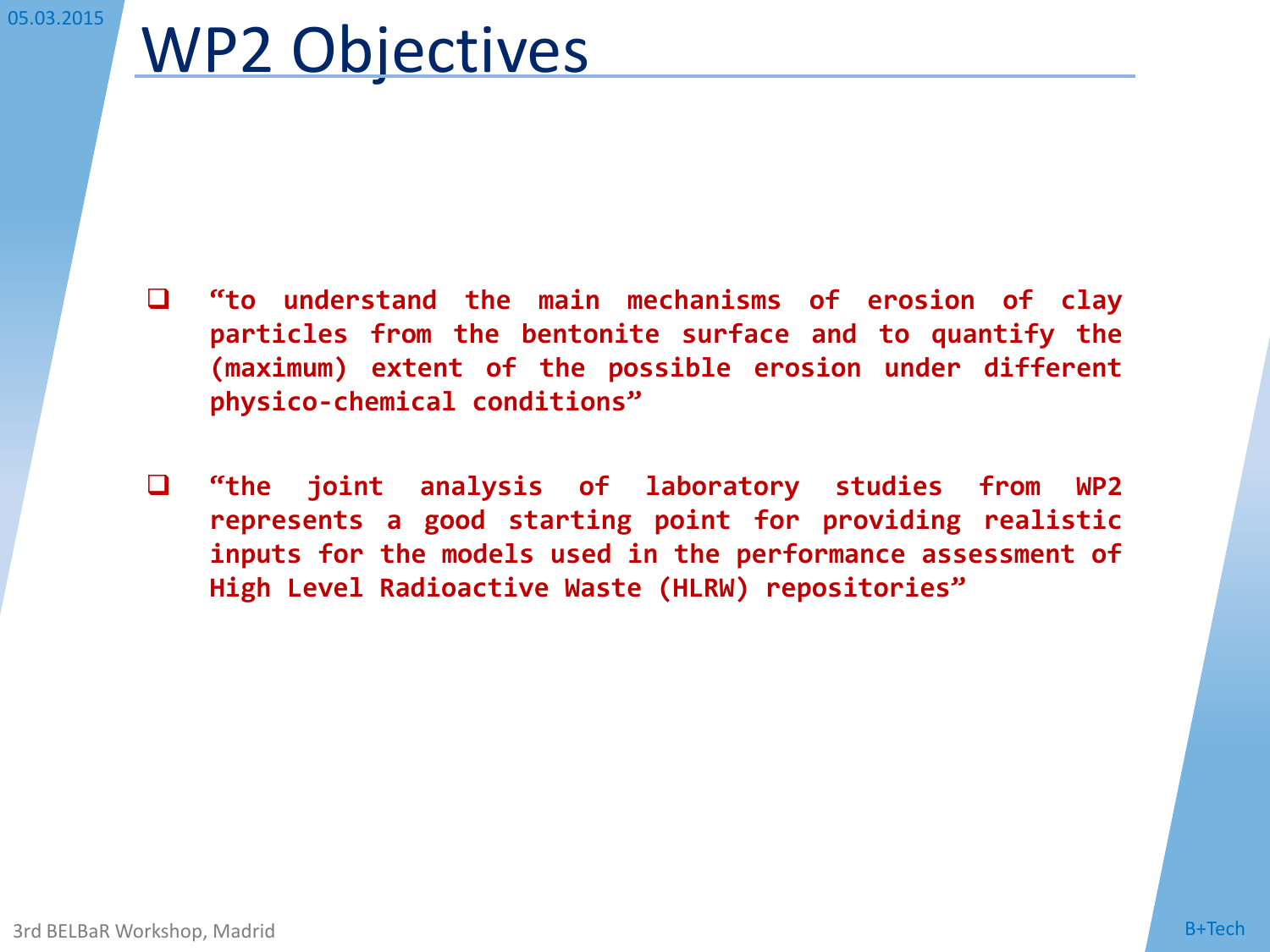# Joint Analysis

 **At this stage of the BELBaR Project numerous erosion experiments have been carried out by the participants of WP2 leading to a large dataset on the erosion behavior of buffer materials.**



**Figure 1.** *Examples of experimental setups and presented erosion data from WP2.*

 **However, the side by side comparison of this data (as well as that from other sources) is not straightforward.**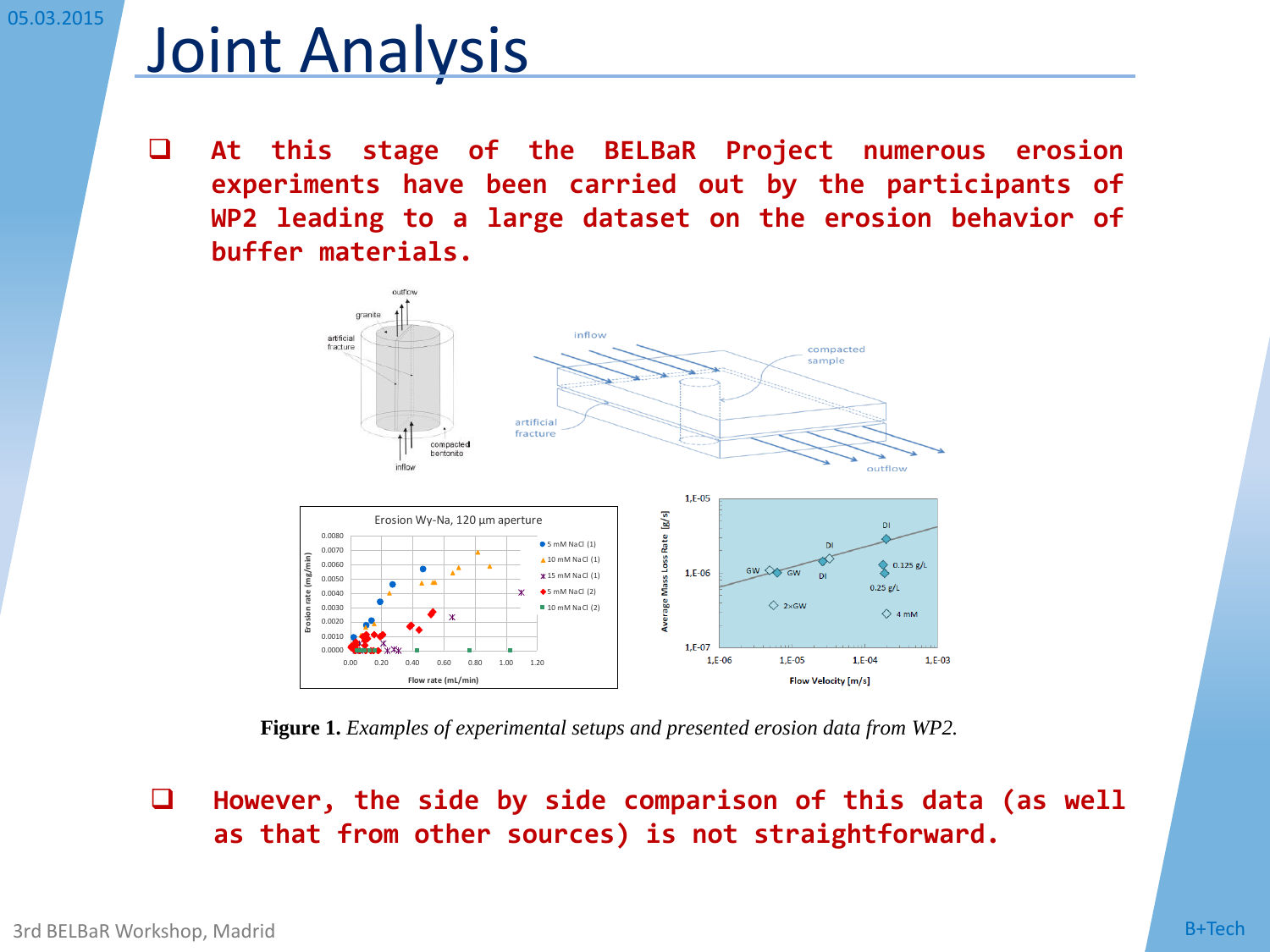### Comparative Analysis

- **Before being usable for any kind of comparative analysis, the original, raw erosion data needs (at a minimum) to be aggregated and possibly reduced.**
- **This goal can be accomplished by establishing a database of WP2 erosion experiment results.**
- **The database structure can be designed so that raw data or information is collected under a set of metadata describing the data characteristics and set of relationships linking the data within the database.**
- **The metadata should identify those aspects of the data that are potentially relevant itself but also to facilitating comparisons between different experiments.**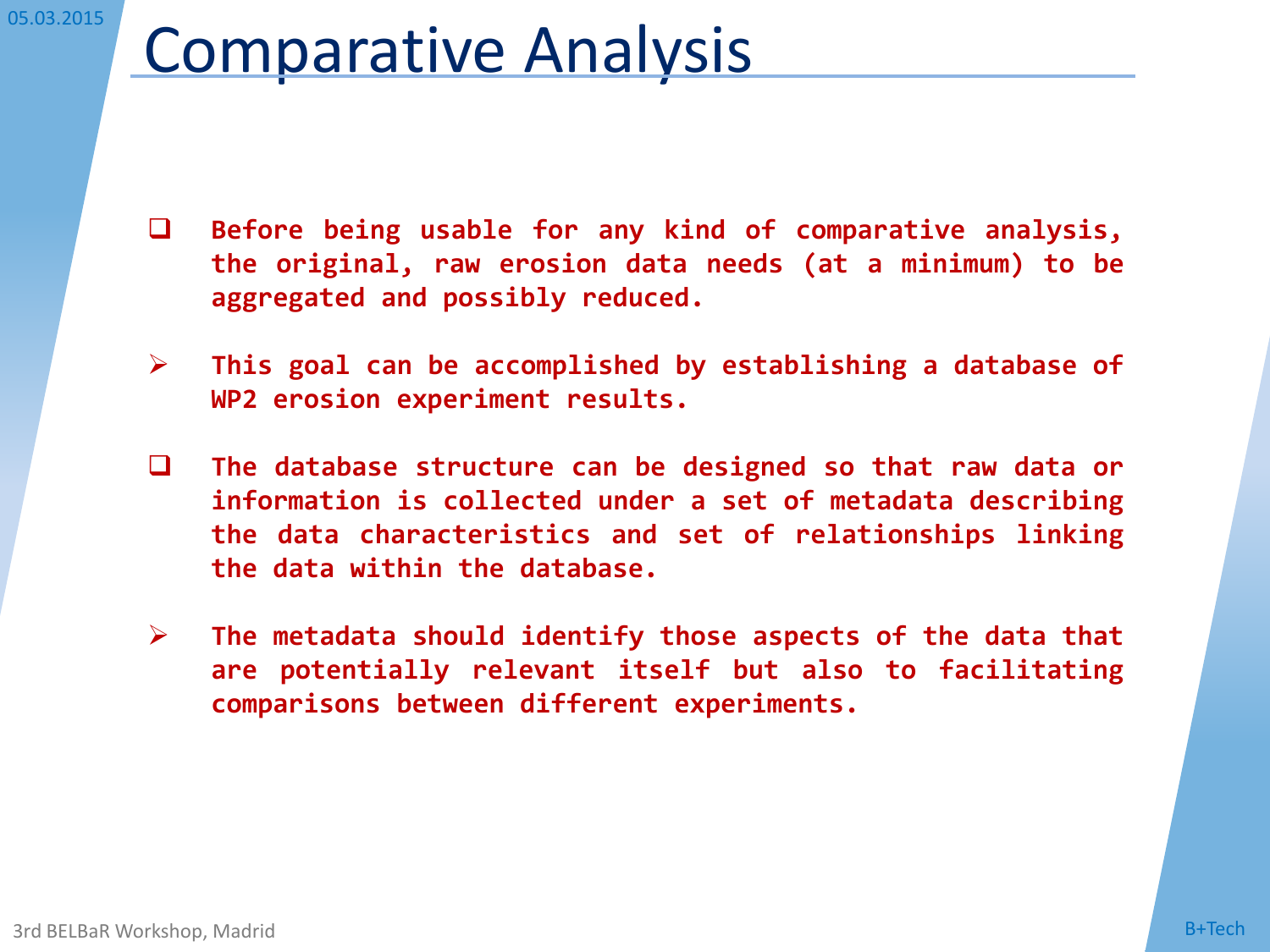# Metadata and related Raw Data

- **Sample**
	- **material (including source and any pretreatment or purification procedures)**
	- **initial density and water content**
	- **Initial size**
- **Solution**
	- **chemistry**
	- **flow velocity (documenting if multiple)**
	- **duration of flow regime(s)**
- **Environment**
	- **extrusion space (nature, i.e., fracture or otherwise, and dimensions)**
	- **aperture (or size)**
	- **position (slope angle, etc.)**

#### **Results**

- **extrusion distance (transient data)**
- **mass loss (transient data)**

#### **Other**

**?**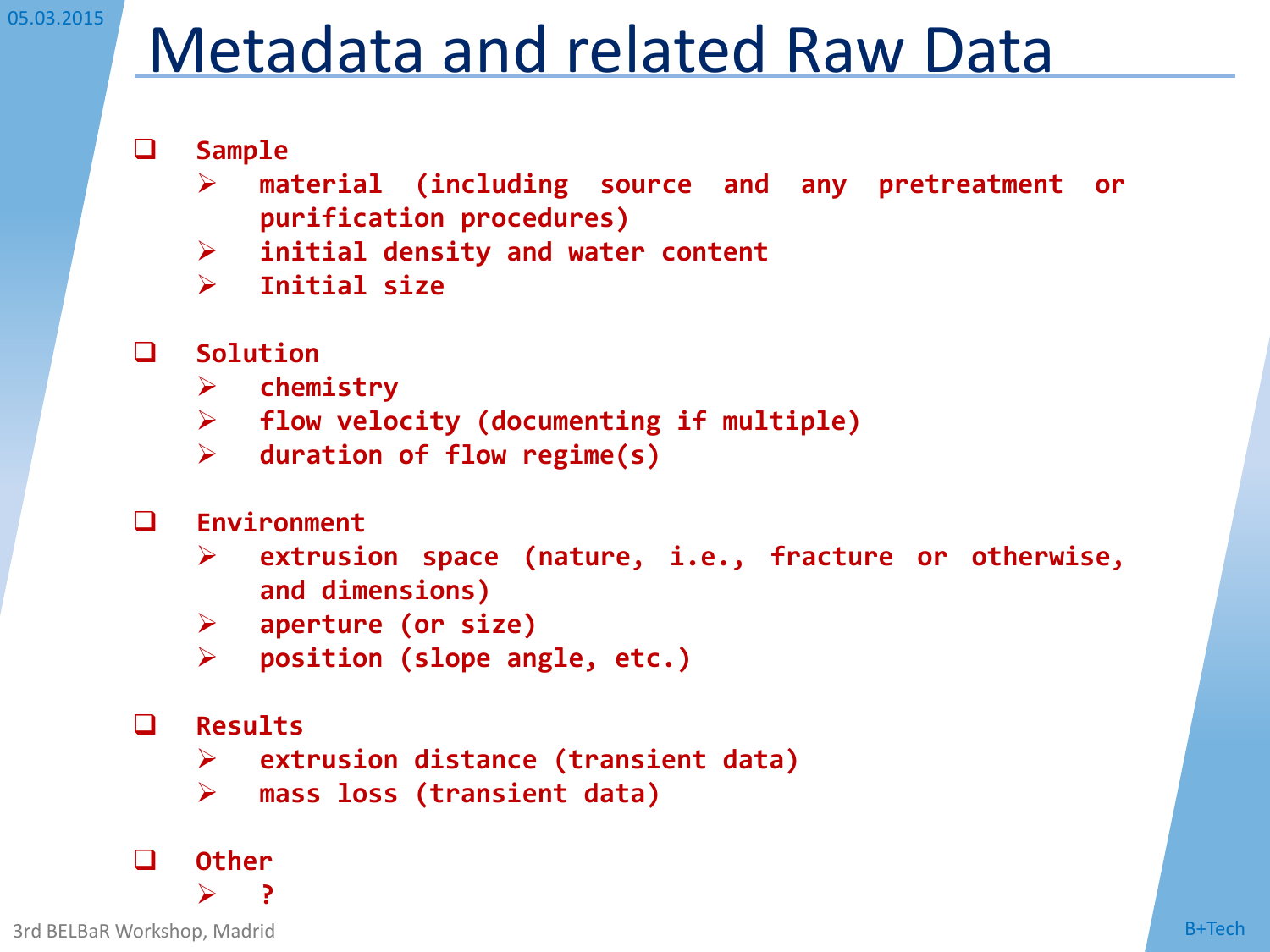# Example Database



### BELBaR Project Artificial Fracture Database v1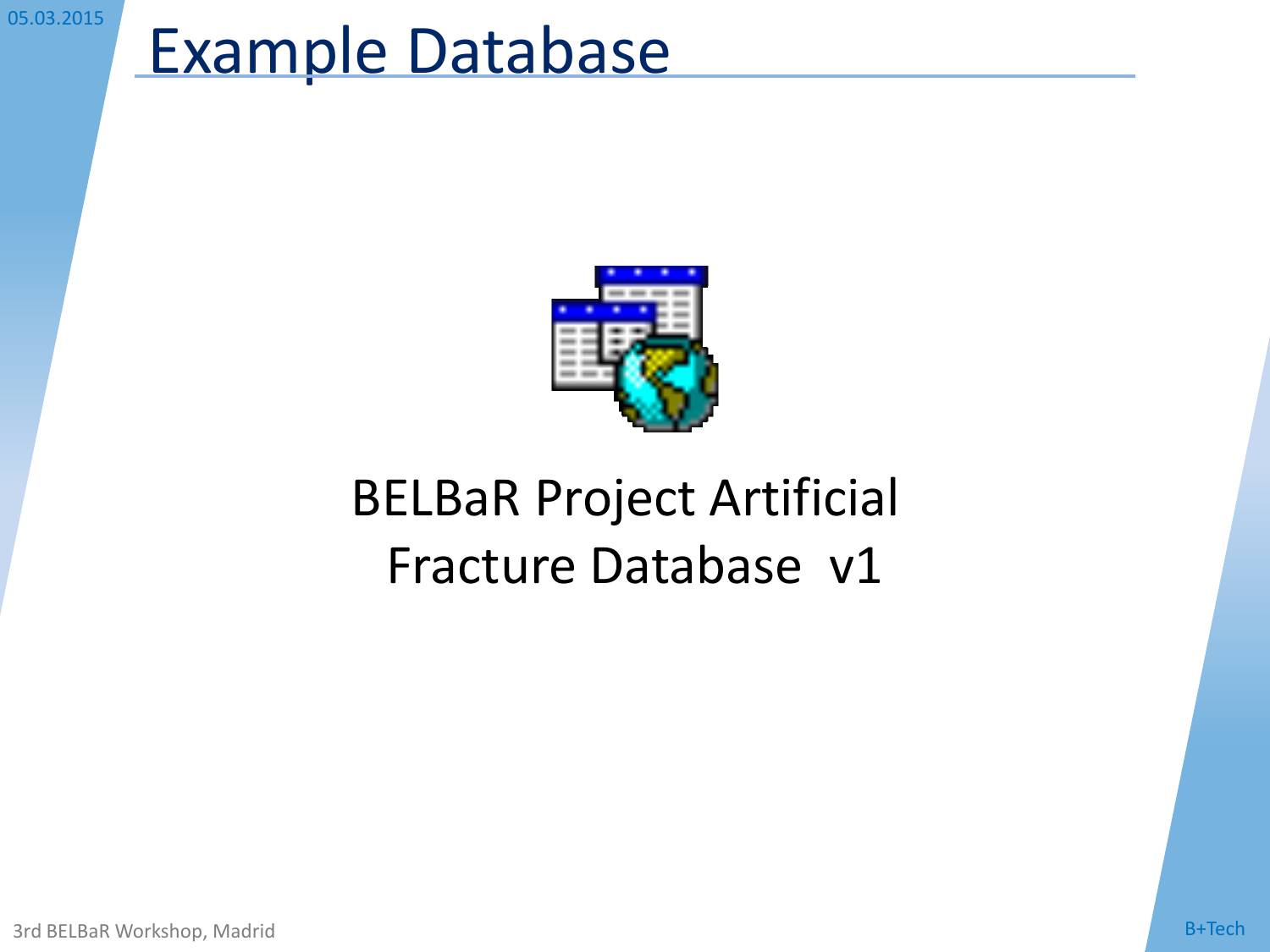# Questions for you

- **Is anything missing from the database (i.e., metadata, raw data)?**
- **Is the format of the database acceptable (excel worksheet)?**
- **How can the database be most effectively made accesible to both providers and end users (i.e. where hosted, etc.)?**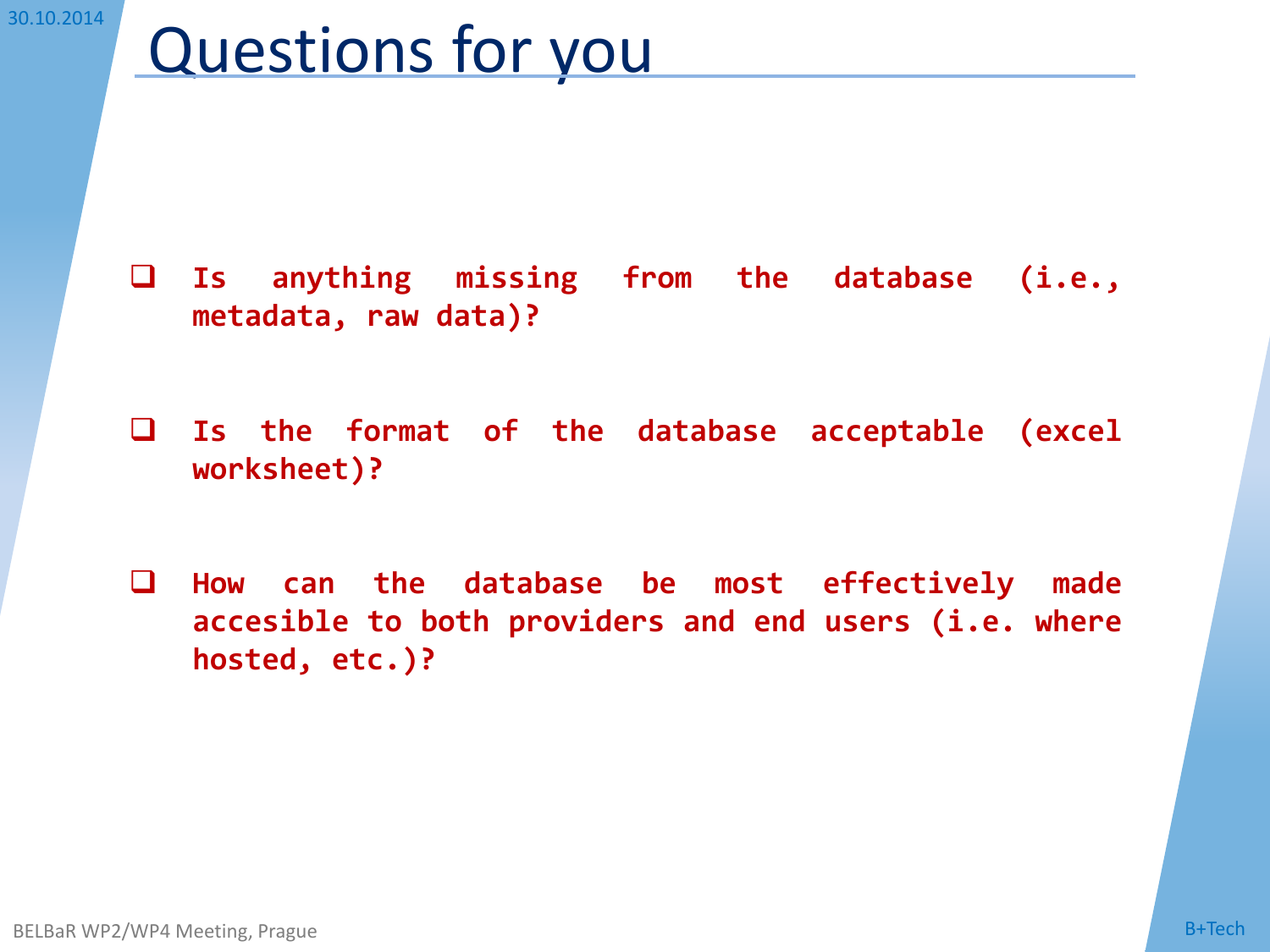# BELBaR Benchmark Tests

#### **Material**

- **Nanocor Montmorillonite (PGN grade)**
- **20 × 20 mm dimensions (cylinder)**
- **1400 kg/m3 (dry density)**

#### **Fracture**

- **0.1 mm aperture**
- **24 × 24 cm (***B+Tech***)**
- **Solution and Flow**
	- **1 mM NaCl**
	- **30 days stagnant**
	- **14 days at 10-6 m/s (***18 days at 1.4 × 10-6 m/s***)**
	- **14 days at 10-4 m/s (***1.4 × 10-4 m/s***)**

#### **Measurements**

- **extrusion distance**
- **effluent mass loss**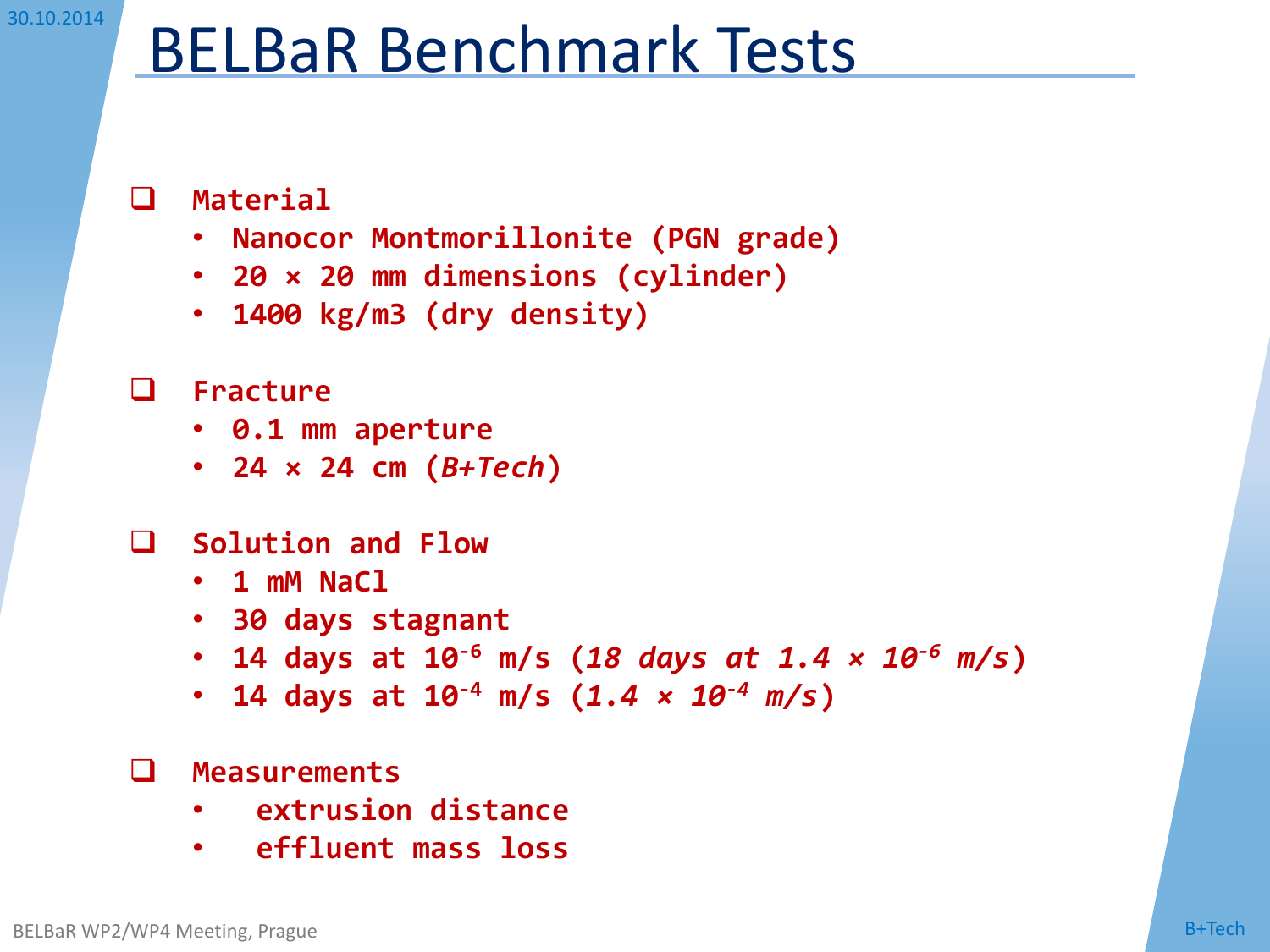# BELBaR Benchmark Test at B+Tech

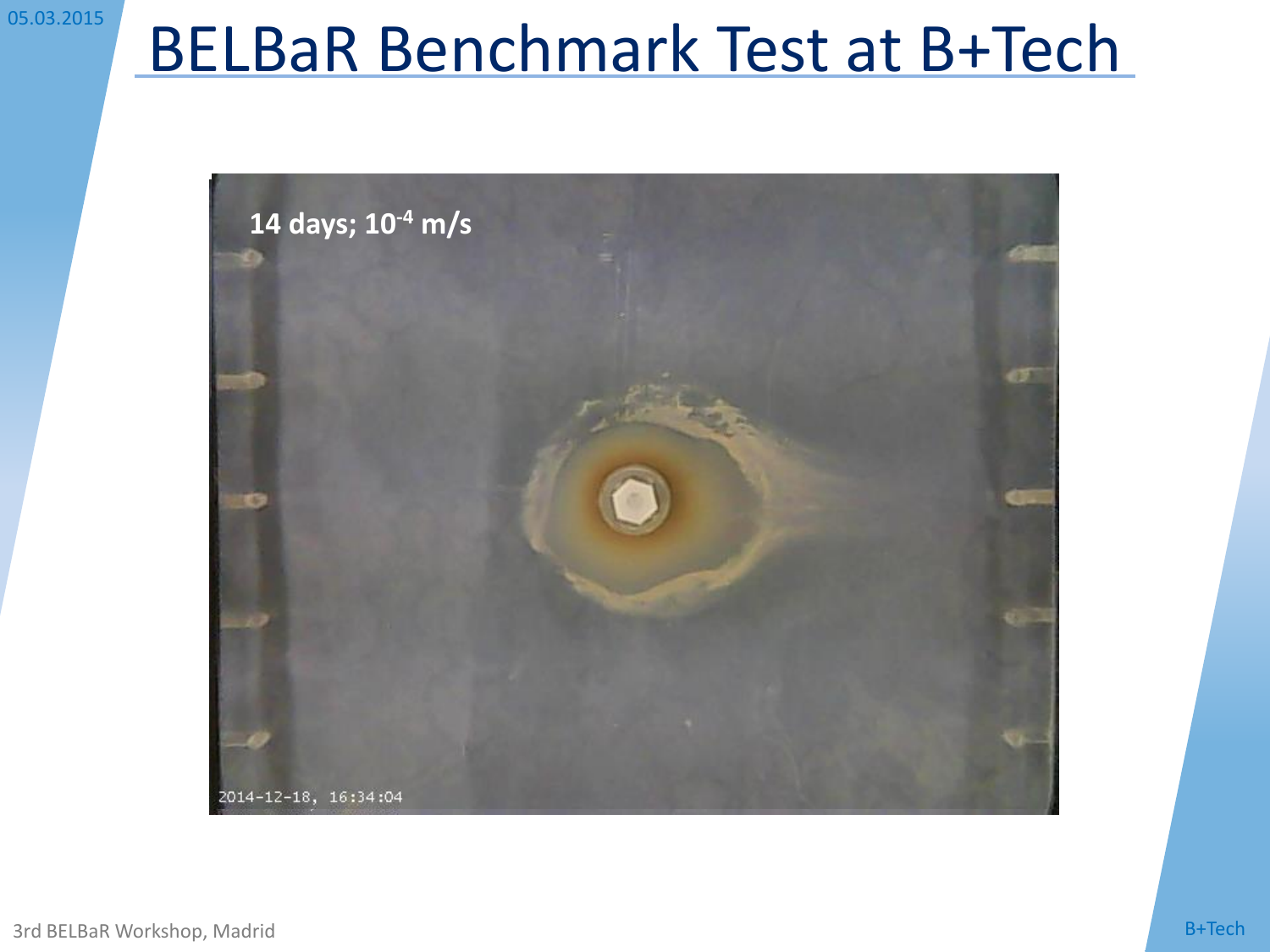# Extrusion Behavior

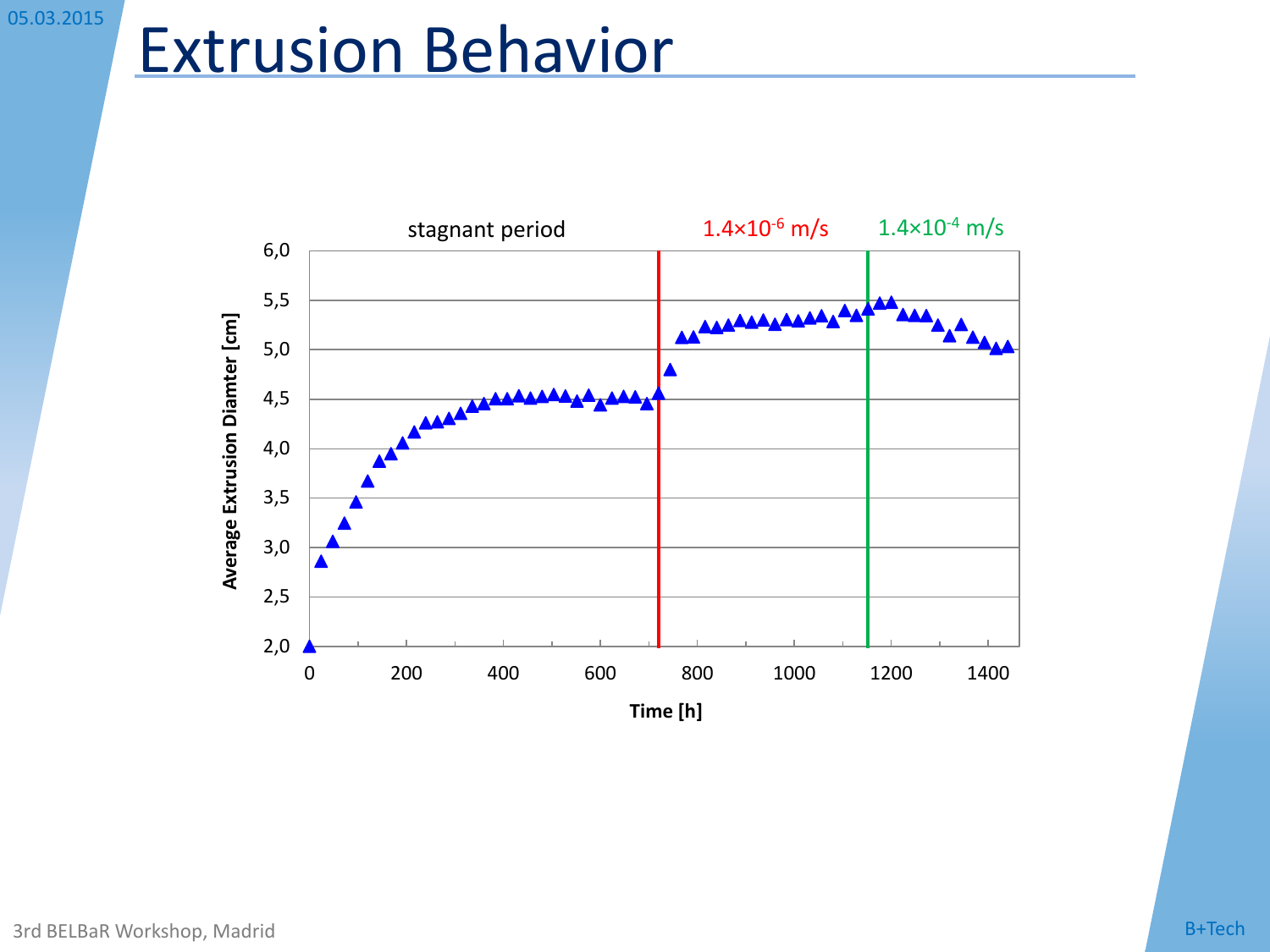### Extrusion Data Comparison



 **Emplaced montmorillonite masses were not equivalent between the two tests.**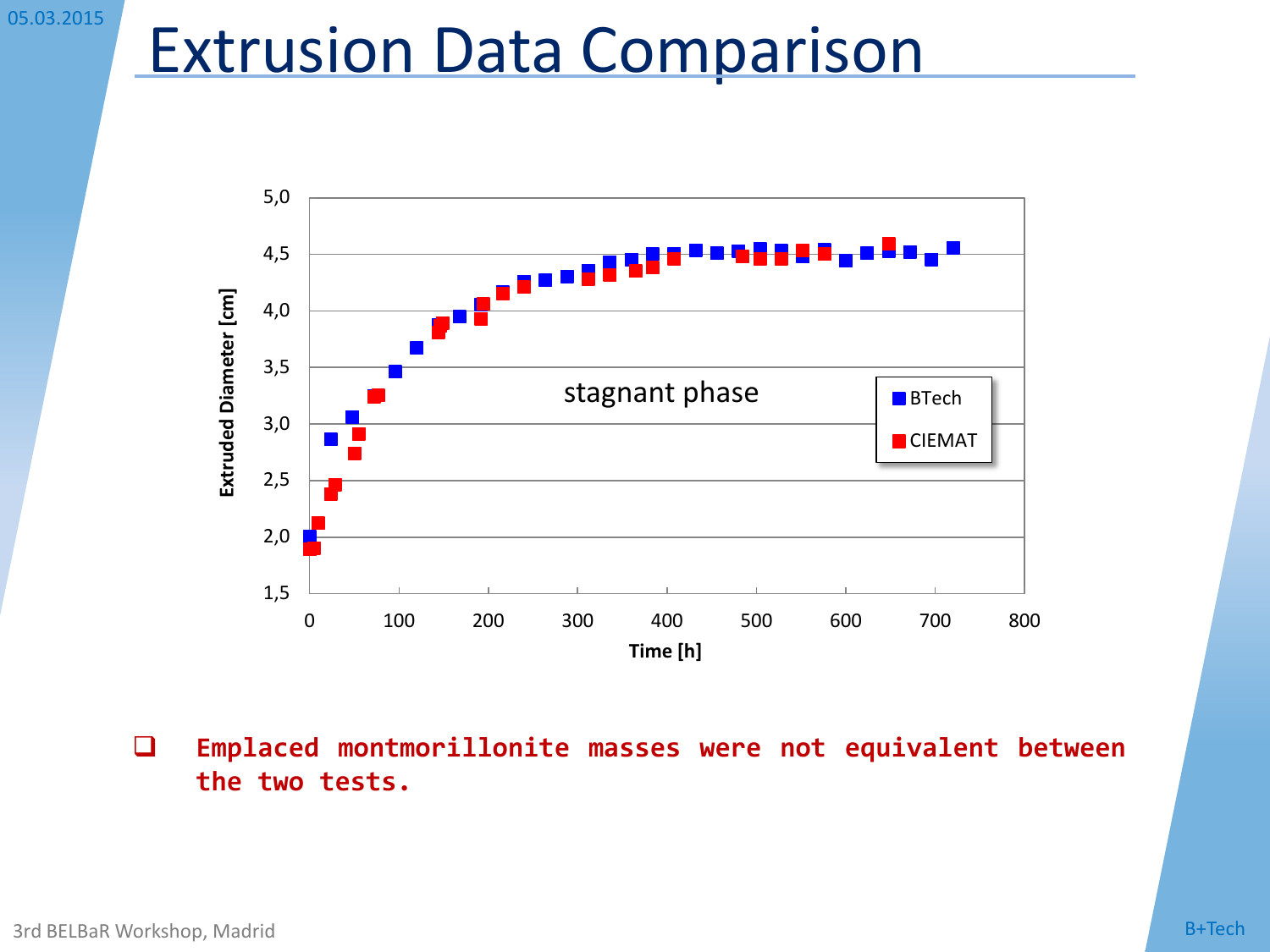### Effluent Mass



 **Rate of mass loss during high-flow period nearly order of magnitude lower than those observered under similarly dilute conditions in 1 mm aperture fracture.**